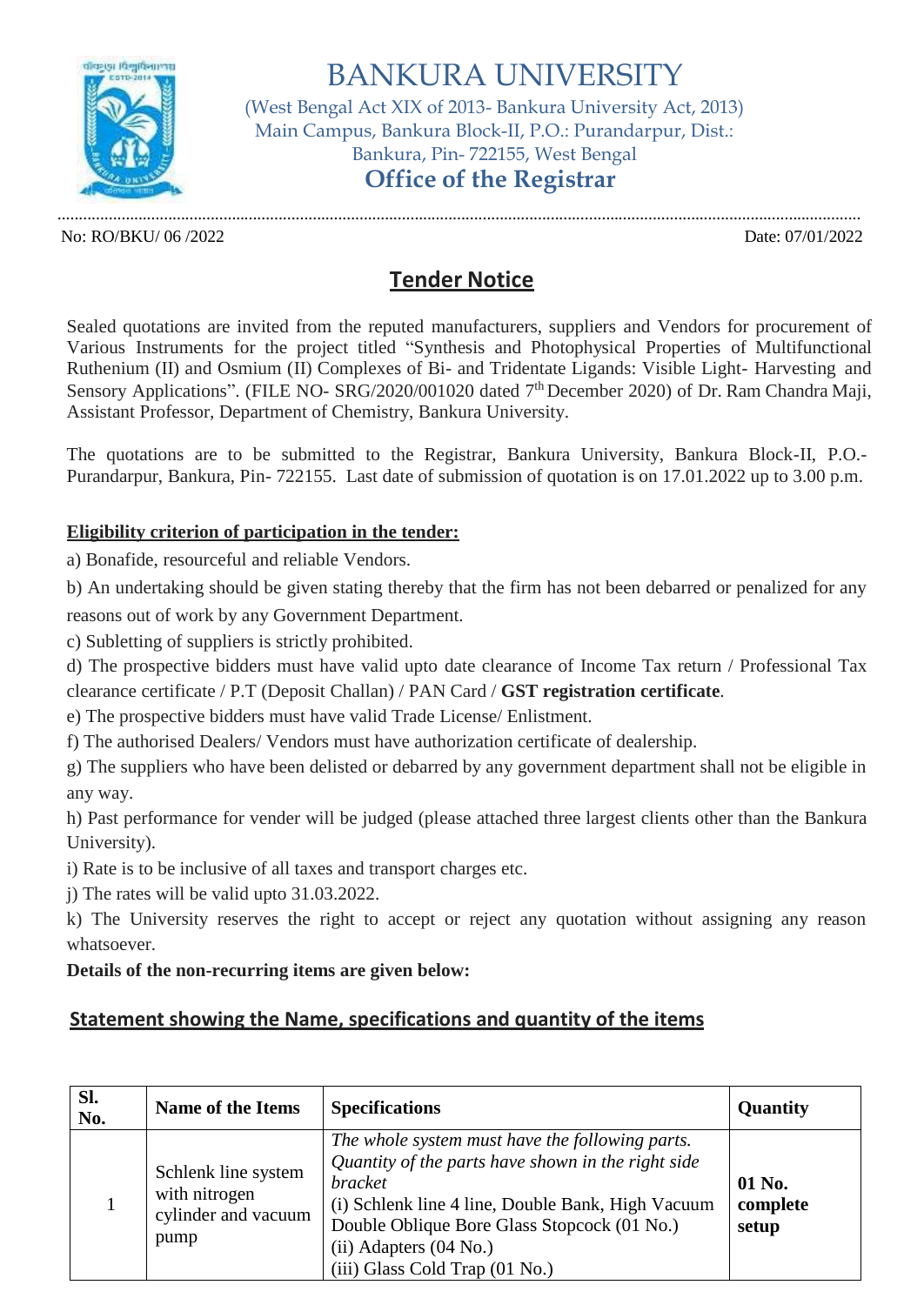|                |             | $(iv)$ oil bubbler $(02$ No.)<br>$(v)$ Dewar flask $(01$ No.)<br>(vi) Jack S/S, 8" x 8" (01 No.)<br>(vii) Silicon tube for Vacuum 16 mm (as much<br>required for installation)<br>(viii) Silicon tube 8 mm (as much required for<br>installation)<br>(ix) Schlenk Flask, stopper size 19/26 with Teflon<br>Stopcock, 250 ml (01 No.)<br>$(x)$ Schlenk Flask, stopper size 19/26 with Teflon<br>Stopcock, 100 ml (02 No.)<br>(xi) Schlenk Flask, stopper size 19/26 with Teflon<br>Stopcock, $50$ ml $(02$ No.)<br>(xii) Solvent still head, Standard Taper Joints with<br>2mm T-bore PTFE stopcock, ground joint 24/29,<br>500 mL (01 No.)<br>(xiii) Nitrogen cylinder, 42 L filled (02 No.)<br>(xiv) High Pressure Gas Regulators (01 No.)<br>**Note: VENSIL, Borosil, borosilicate, glassware<br>will be preferred<br>$(xv)$ Oil Vacuum pump $(01)$<br><b>Specifications of Oil Vacuum pump:</b><br>Oil Capacity: 3 Lts<br>Electrical:<br>3P 380-440 V (50 Hz)<br>Nominal Pumping Speed:<br>$34.7(500)$ m $3/hr$<br>(L/min) @ 50 Hz<br>Ultimate Vacuum Gass Blast Closed: 1x10 Power -3<br>$(7.5x 10 Power - 4) mbr (Torr)$<br>Ultimate Vacuum Gass Blast Open: 5x10 Power -3<br>$(3.75x 10 Power - 4) mbr (Torr)$<br>Pump Rotational Speed at No Load: 1440 rpm @<br>50 Hz<br>Maximum Nominal Power Rating: 1.1 kW 1.5 Hp<br>Intel Connection:<br>KF25 flanges<br><b>Outlet Connection:</b><br>15 mm Nozzle OD<br><b>Ultimate Pressure:</b><br>$0.001$ mbar<br>The Cost of the equipment should be inclusive.<br>of all taxes and installation charges |       |
|----------------|-------------|-----------------------------------------------------------------------------------------------------------------------------------------------------------------------------------------------------------------------------------------------------------------------------------------------------------------------------------------------------------------------------------------------------------------------------------------------------------------------------------------------------------------------------------------------------------------------------------------------------------------------------------------------------------------------------------------------------------------------------------------------------------------------------------------------------------------------------------------------------------------------------------------------------------------------------------------------------------------------------------------------------------------------------------------------------------------------------------------------------------------------------------------------------------------------------------------------------------------------------------------------------------------------------------------------------------------------------------------------------------------------------------------------------------------------------------------------------------------------------------------------------------------------------------------------------------|-------|
| $\overline{2}$ | Vacuum Oven | <b>Specifications:</b><br>: minimum $24" \times 18" \times 18"$<br>Size<br>Mineral Wool/ Glass wool<br>Insulation:<br>Material<br><b>Stainless Steel</b><br>No. of shelves: minimum 2<br>Usage/Application: Laboratory<br>Temp. Range: Up to 200°C<br>Type: Dry Heat Sterilizer<br>Chamber Design: Rectangular<br>Temperature controller: Digital Temperature<br>Controller<br>Sensor type: PT100<br>Ports: Vacuum port, Inert gas port and Vent port<br>The Cost of the equipment should be inclusive<br>$\bullet$<br>of all taxes and installation charges                                                                                                                                                                                                                                                                                                                                                                                                                                                                                                                                                                                                                                                                                                                                                                                                                                                                                                                                                                                              | 01 No |